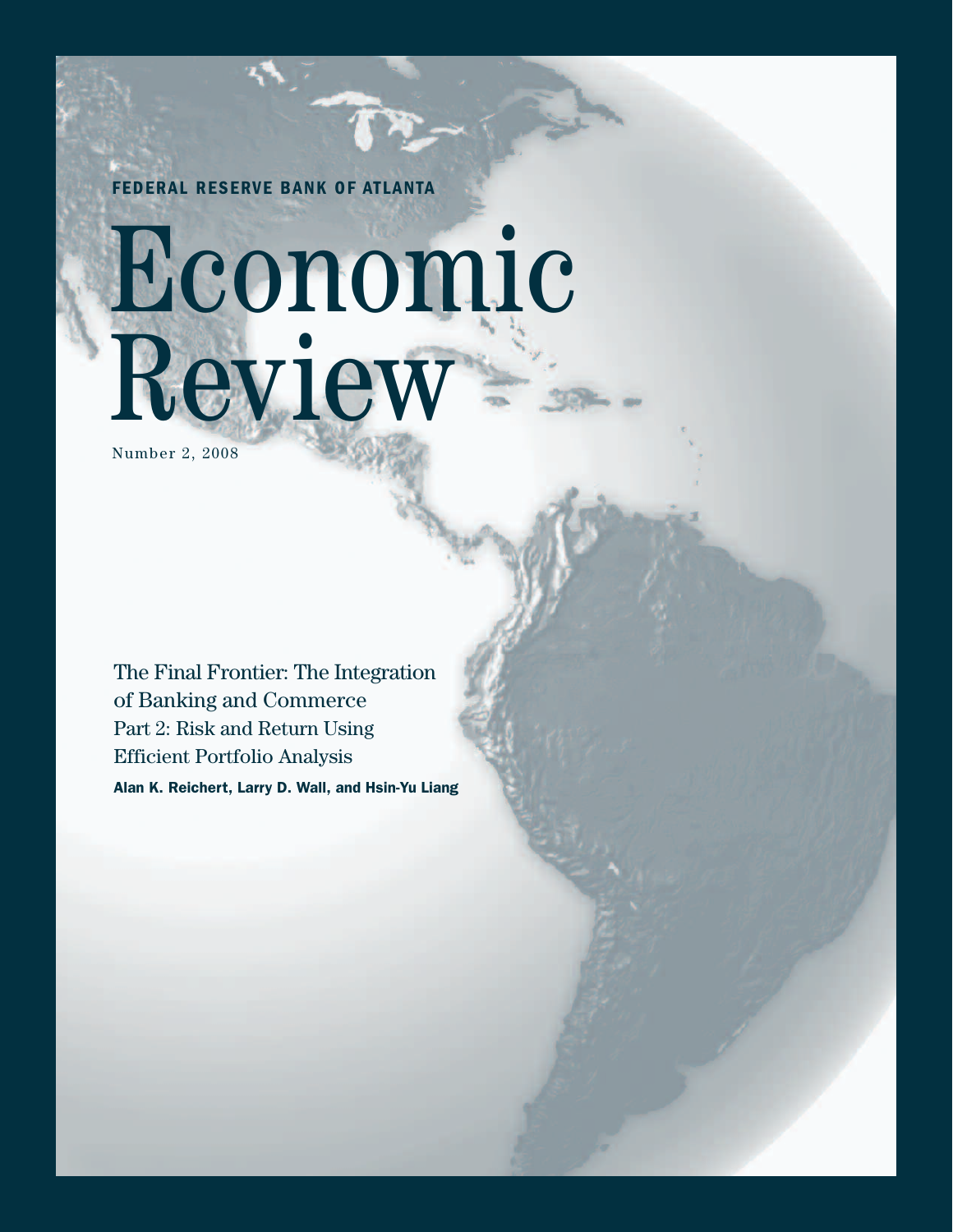#### **PRESIDENT AND CHIEF EXECUTIVE OFFICER**

DENNIS L. LOCKHART

**SENIOR VICE PRESIDENT AND DIRECTOR OF RESEARCH** DAVID E. ALTIG

#### **RESEARCH DEPARTMENT**

THOMAS J. CUNNINGHAM, Vice President and Associate Director of Research GERALD P. DWYER JR., Vice President JOHN C. ROBERTSON, Vice President

#### **PUBLIC AFFAIRS DEPARTMENT**

BOBBIE H. MCCRACKIN, Vice President LYNN H. FOLEY, Editor TOM HEINTJES, Managing Editor JILL DIBLE AND PETER HAMILTON, Designers VANESSA FLOCCARI, Marketing and Circulation CHARLOTTE WESSELS, Administrative Assistance

The *Economic Review* of the Federal Reserve Bank of Atlanta presents analysis of economic and financial topics relevant to Federal Reserve policy. In a format accessible to the nonspecialist, the publication reflects the work of the bank's Research Department. It is edited, designed, and produced through the Public Affairs Department.

Views expressed in the *Economic Review* are not necessarily those of the Federal Reserve Bank of Atlanta or the Federal Reserve System.

Material may be reprinted or abstracted if the *Economic Review* and author are credited.

To sign up for e-mail notifications when articles are published online, please visit www.frbatlanta. org and click the "Subscribe" link on the home page. For further information, contact the Public Affairs Department, Federal Reserve Bank of Atlanta, 1000 Peachtree Street, N.E., Atlanta, Georgia 30309-4470 (404.498.8020). ISSN 0732-1813

### **FEDERAL RESERVE BANK OF ATLANTA** Economic Review

Volume 93, Number 2, 2008

#### The Final Frontier: The Integration of Banking and Commerce Part 2: Risk and Return Using Efficient Portfolio Analysis

#### **Alan K. Reichert, Larry D. Wall, and Hsin-Yu Liang\***

In the first part (in the previous issue of *Economic Review*) of this two-part study, the authors identified a number of possible benefits from combining banking and commerce, including portfolio diversification, the creation of internal capital markets, and economies of scale and scope. This second part of the study analyzes the one source of possible gains—portfolio diversification—that can be estimated with existing data.

Using methodologies from previous studies, the authors combine ten financial and nonfinancial industries into hypothetical portfolios using industry-level profitability data calculated from corporate tax returns filed with the Internal Revenue Service between 1994 and 2004. The analysis demonstrates that pairwise combinations of banks with construction firms or with retail firms would have produced substantially higher returns on equity with less risk during the sample period. Efficient portfolios combining banks with several other industries showed even higher levels of returns relative to risk, although banks were not necessarily a dominant part of some combinations.

These findings suggest that portfolio diversification could be an important benefit from combining banks with some types of nonbank firms. The authors stress that bank management contemplating diversification into the commercial sector must be selective about which specific industries they choose, while corporate management interested in moving into banking might need to settle for somewhat lower returns to achieve a substantial reduction in risk.

JEL classification: G21, G34, G28 Key words: banking and commerce, portfolio diversification

\* Reichert is a professor of finance at Cleveland State University. Wall is a financial economist and policy adviser in the Atlanta Fed's research department. Liang is an assistant professor in the Department of International Trade at Feng Chia University.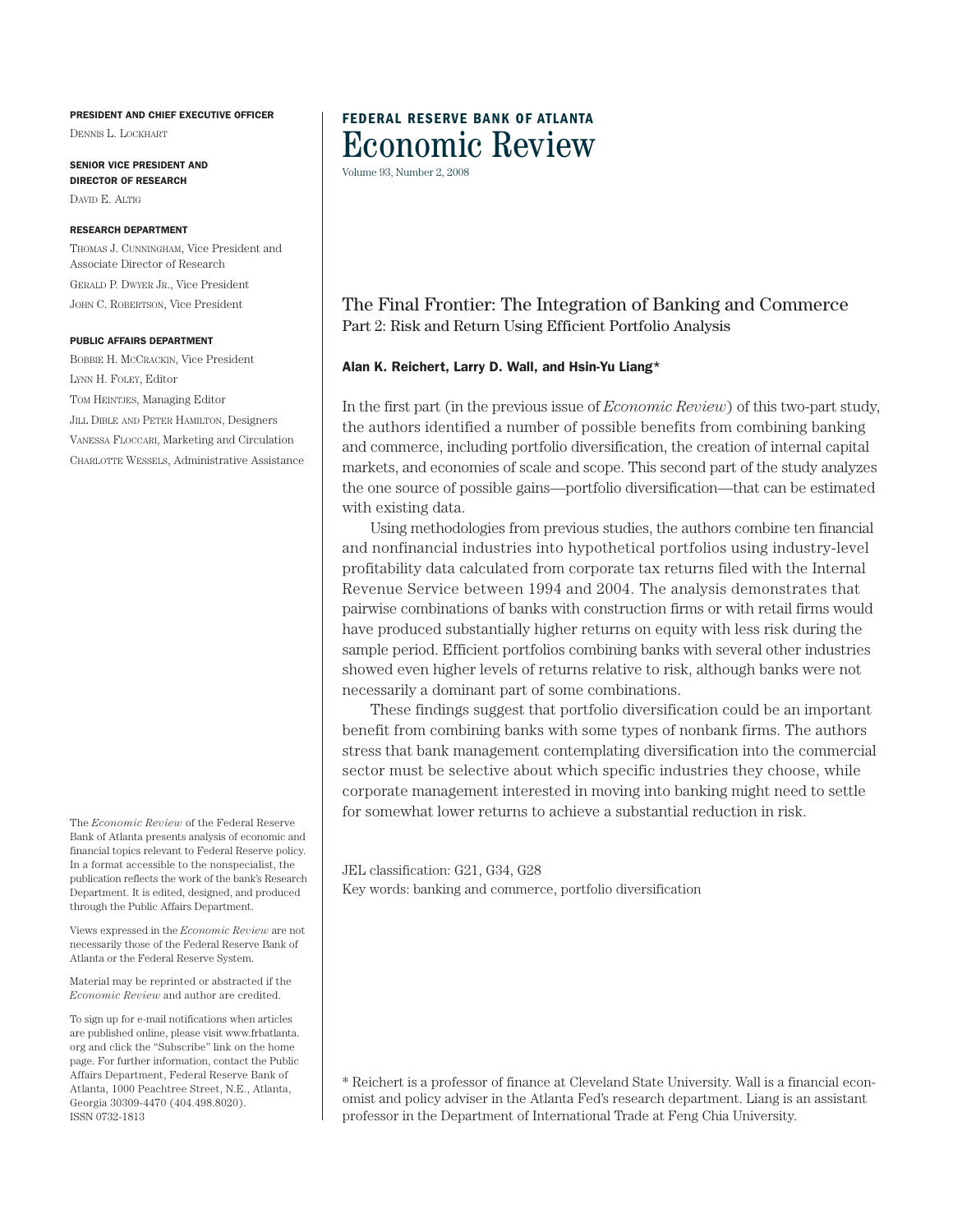## The Final Frontier: The Integration of Banking and Commerce

Part 2: Risk and Return Using Efficient Portfolio Analysis

#### **Alan K. Reichert, Larry D. Wall, and Hsin-Yu Liang**

Reichert is a professor of finance at Cleveland State University, Wall is a financial economist and policy adviser in the Atlanta Fed's research department, and Liang is an assistant professor in the Department of International *Trade at Feng Chia University. The authors thank Larry White, Julapa Jagtiani, and participants in workshops* at the Federal Reserve Bank of Cleveland, the Federal Reserve Bank of Chicago 2007 Bank Structure Conference, *and the 2007 Financial Management European Conference in Barcelona for helpful remarks on an earlier version of the article. They also thank Jerry Dwyer, Scott Frame, and Paula Tkac for helpful comments.*

The limits on the affiliation of commercial banks with domestic nonbank firms have varied<br>through time (see Haubrich and Santos 2003). Most of the barriers separating commercial<br>banks from nonbank financial services were l through time (see Haubrich and Santos 2003). Most of the barriers separating commercial (GLB Act). However, at present a firm providing nonfinancial services generally cannot acquire control of a commercial bank, nor can a commercial bank acquire a firm providing nonfinancial services. The biggest loophole to this restriction is through an industrial loan company (ILC). ILCs are a federally insured intermediary that may be owned by a commercial firm. Efforts by some firms to exploit this loophole, especially Wal-Mart's application during 2005 to own an ILC, sparked renewed interest in the merits of the current policies separating banking from commerce. 1

In a companion article, Wall, Reichert, and Liang (2008), we examine the likely outcome of eliminating the barrier between banking and commerce. That analysis is based on the view that the extent of the mixing of banking and commerce would depend largely on the gains obtained by the owners of the respective firms. The possible sources of gains from such combinations include portfolio diversification, the creation of internal capital markets, economies of scale, economies of scope, the potential to use the bank's control over the allocation of credit to help commercial affiliates, and the potential for commercial affiliates to benefit from the safety net provided to insured depositories. Offsetting these potential gains is the potential for diseconomies (higher costs) associated with running larger and more complex firms. That article also reviews a variety of types of suggestive evidence to evaluate the likely outcome of such deregulation. The conclusion is that some mixing of banking and commerce is inevitable but that a variety of types of historical experience suggests that combinations of large banks with large commercial operations are unlikely.

Ideally one would like to follow up with estimates of the gains of the various costs and benefits of different combinations. However, in many cases these costs and benefits can be observed only after the combinations are permitted. For example, whether combining a larger retail merchandise firm with a commercial bank provides gains for customers cannot be answered with hypothetical combinations.

One source of potential gains that can be analyzed using historical data is the gains from portfolio diversification. In this part of our two-part study, we create hypothetical combinations of industries during our sample period, assume that all the combinations would have been managed in exactly the same way, and then evaluate their risk and return characteristics. We know from the mathematics of portfolio diversification that such combinations should produce higher expected returns at the same risk or equivalently the same returns at lower risk than could be obtained by investing in either of the firms individually. <sup>2</sup> The data can provide us with estimates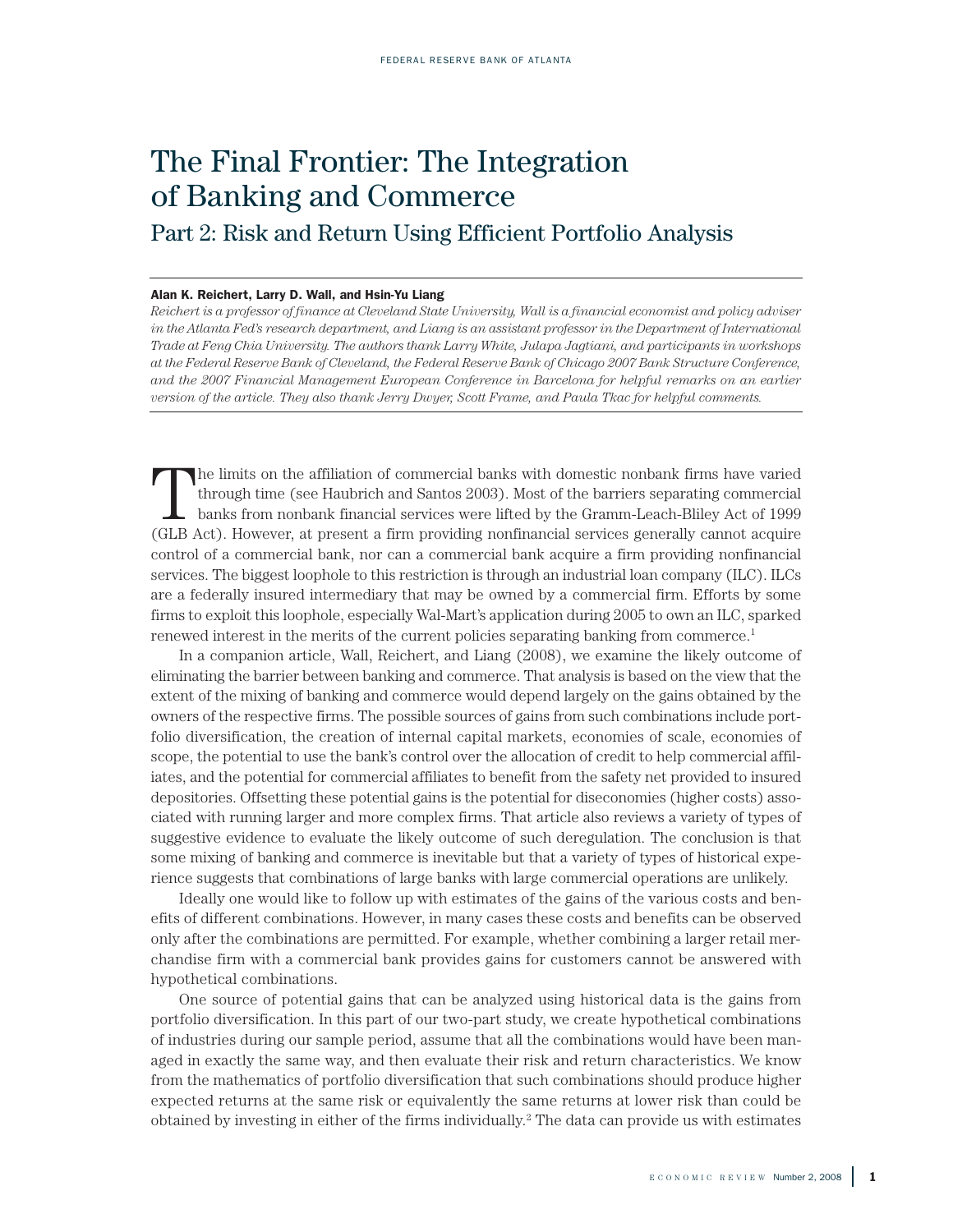of the size of the diversification gains and evidence on which combinations are likely to produce the largest gains.

In analyzing the portfolio gains from diversification between bank and nonfinancial firms, we are applying the same methods that were previously applied by Wall, Reichert, and Mohanty (1993) and Reichert and Wall (2000) to the analysis of combining bank and nonbank financial firms.

Our results demonstrate that some combinations of banking and nonfinancial services would have resulted in a higher return on equity (ROE) with less risk during our 1994–2004 sample period. In pairwise combinations with one other industry, combinations of banks with construction firms or with retail firms would have produced substantially higher ROE with less risk. Efficient portfolios that include combinations of banks with several other industries showed even higher levels of returns relative to risk, albeit banks were not necessarily a dominant part of some combinations. Finally, we look at a small sample of subindustries and find that banking and general merchandise retailing would have been a beneficial combination during the 1994–2004 period.

This article begins with a summary of the findings from our earlier studies focusing on the potential costs and benefits of integrating banking and commerce. We then consider important methodological issues such as alternative approaches to measuring industry and portfolio performance, the proper level of data aggregation, and the use of market or accounting data. Subsequent sections describe the data used in the analysis and the empirical results based upon both broad industry performance measures and more narrowly defined subindustry categories, various pairwise industry combinations, and efficient multisector portfolios. The conclusion notes that significant portfolio benefits generally exist either in the form of enhanced returns or lower risk or both.

#### **Background**

Reichert and Wall (2000) examine the potential gains from bank diversification into a variety of financial activities. Specifically, that study analyzes industry-level combinations of bank holding companies (BHCs) with traditional banking-related activities (mutual savings banks, savings and loans, and personal and business credit institutions) and with a set of nontraditional activities (security and commodity brokers and dealers, insurance agents and brokers, life insurance underwriters, regulated investment companies, and real estate subdividers and developers) during three separate periods: (1) pre-deregulation, 1974–80; (2) deregulation, 1981–89; and (3) postderegulation, 1990–97. The data are industry-level, tax accounting–based return on assets (ROA) and return on equity (ROE) obtained from the Internal Revenue Service (IRS).

Forming efficient portfolios using both ROA and ROE as measures of performance, Reichert and Wall conclude that during the earlier two periods, bank diversification into nontraditional financial services could have achieved both a dramatic increase in expected return and a significant reduction in risk. Expansion into life insurance underwriting and regulated investment companies would have been particularly beneficial. For example, during the 1974–80 period, a portfolio with 50 percent of its assets in a BHC and approximately 40 percent of its assets in life insurance underwriting and the remainder in selected other industries would have increased its expected ROA by a factor of four and reduced its risk by 60 percent. On the other hand, during the latter period (1990–97), the benefits to diversification would have been limited to an increase in expected earnings with little or no risk reduction (as measured by the volatility of ROA). For example, during the latter period the same increase in earnings could have been achieved with an investment of approximately 20 percent in security brokers and 10 percent in regulated investment companies. But in this case the level of

<sup>1.</sup> In May 2007 Wal-Mart withdrew its application, citing the negative publicity surrounding its application and the slow regulatory decision-making process. More recently, the Federal Deposit Insurance Corporation (FDIC) allowed a commercial firm to continue owning an ILC, albeit under unusual circumstances. The FDIC order extended a waiver granted to a group of investors led by Cerberus Capital, a firm that manages private equity and hedge funds, to continue controlling GMAC Bank (an ILC based in Utah) for ten years subject to certain conditions. Cerberus purchased 51 percent of the bank from GMAC under a two-year waiver granted by the FDIC in 2006, according to Mildenberg (2008).

<sup>2.</sup> These gains would be expected unless the returns to the two firms are perfectly positively correlated.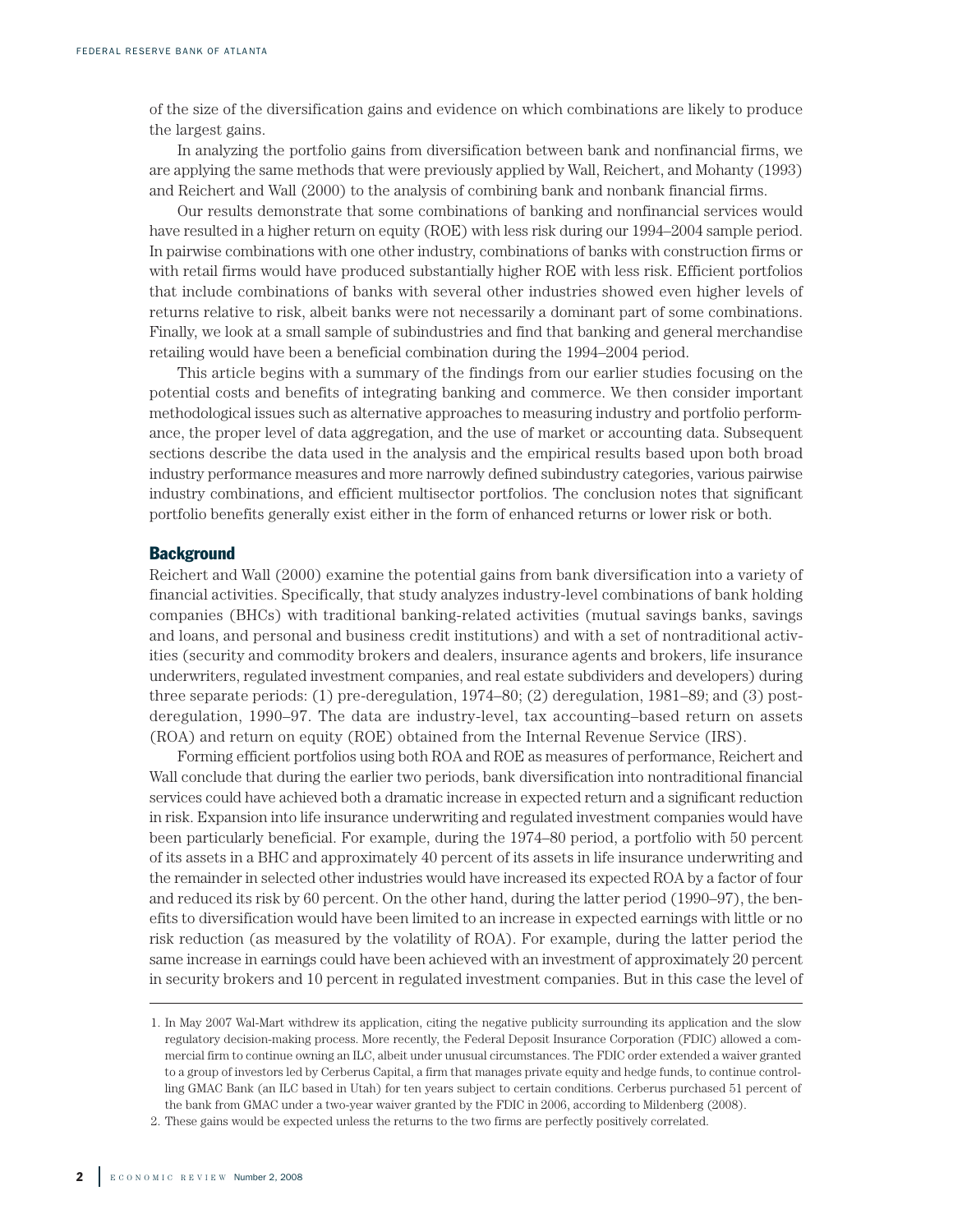risk as measured by the coefficient of variation (the standard deviation of returns divided by the expected return) would have remained constant. The authors conclude that while some consistent trends are evident over the entire twenty-five year period, the precise mix of return-enhancing or risk-reducing diversification is likely to vary over time.

Wall, Reichert, and Liang (2008) also analyze a specific case study of the portfolio benefits of combining banking and commerce, that of Wal-Mart acquiring a bank. Over the 1994–2004 period, the major benefit of a substantial 30 percent investment in banking would have been a comparable 30 percent reduction in earnings variability, as measured by the standard deviation in Wal-Mart's return on equity (ROE). But this significant reduction in risk would have come at the expense of a 10 percent relative decline in average ROE for Wal-Mart over the same period.

#### **Methodological issues**

Policymakers would ideally like to know the actual performance results of the groups of bank and nonfinancial firms that would arise if existing restrictions on such groups were relaxed or eliminated. However, such results will not be available unless or until the restrictions are dropped. Attempts to simulate the effects must necessarily make some assumptions about the combinations and their likely future performance. As a convenience to readers, this section reviews the analysis of methodological issues provided by Wall, Reichert, and Mohanty (1993) and Reichert and Wall (2000).

The one area in which prior studies agreed in their methodology related to their assumptions about net synergies (the economies and diseconomies of scale and scope). Any assumptions about net synergies would necessarily be subjective given that full-service banks were not allowed to affiliate with certain types of financial services firms (and are currently not allowed to affiliate with commercial firms). Thus, prior portfolio diversification studies of bank and nonbank financial firms assumed that the net synergies are zero. As a consequence, the estimated gains from diversification may generally be taken as providing a lower bound on the gains from affiliation, assuming that banks and nonfinancial firms act rationally in avoiding mergers with negative net synergies. The remainder of this section looks at the methodological choices reflected in past studies that focus on combining bank and nonbank financial firms.

**Measurement of portfolio performance.** Most studies of the effect of portfolio diversification focus on one or two risk measures: the coefficient of variation of some return measure or the risk of failure calculated using accounting or market data. The coefficient of variation is a measure of the relative variability of returns and equals the standard deviation of returns divided by the expected return. Risk-of-failure models incorporate a firm's equity capital, its expected returns, and the standard deviation of returns to provide a measure of the likelihood that a firm will experience losses that exceed its capital. Risk of failure is a more direct measure of the primary regulatory concern: Would increased participation in nonbank activities make banks more or less likely to fail? However, implicit in the risk-of-failure measure is the assumption that the combined organization's capital structure would be the sum of its individual premerger capital structures, an assumption that may not be appropriate if regulators require higher postmerger capital levels. Further, calculation of the risk of failure requires data on premerger capital structures that may not be available from some data sources.

A further consideration in evaluating portfolio performance is the perspective of bank owners and managers. Most studies focus on risk issues because that is the regulators' concern. Bank owners and managers, however, actually undertake mergers on the basis of the effect of diversification on both the expected return and risk of the combined organization. Banks may engage in a riskreducing merger if the reduction in their expected return is not too large, but they may also be willing to undertake higher risk if the increase in expected return is sufficiently large. Thus, a full analysis of the effect of diversification on risk and return should consider both the banks' and the regulators' perspectives.

**Formation of portfolios.** The various studies of bank mergers take three different approaches to forming the portfolios for analysis. Some studies limit their analysis to three or four statistics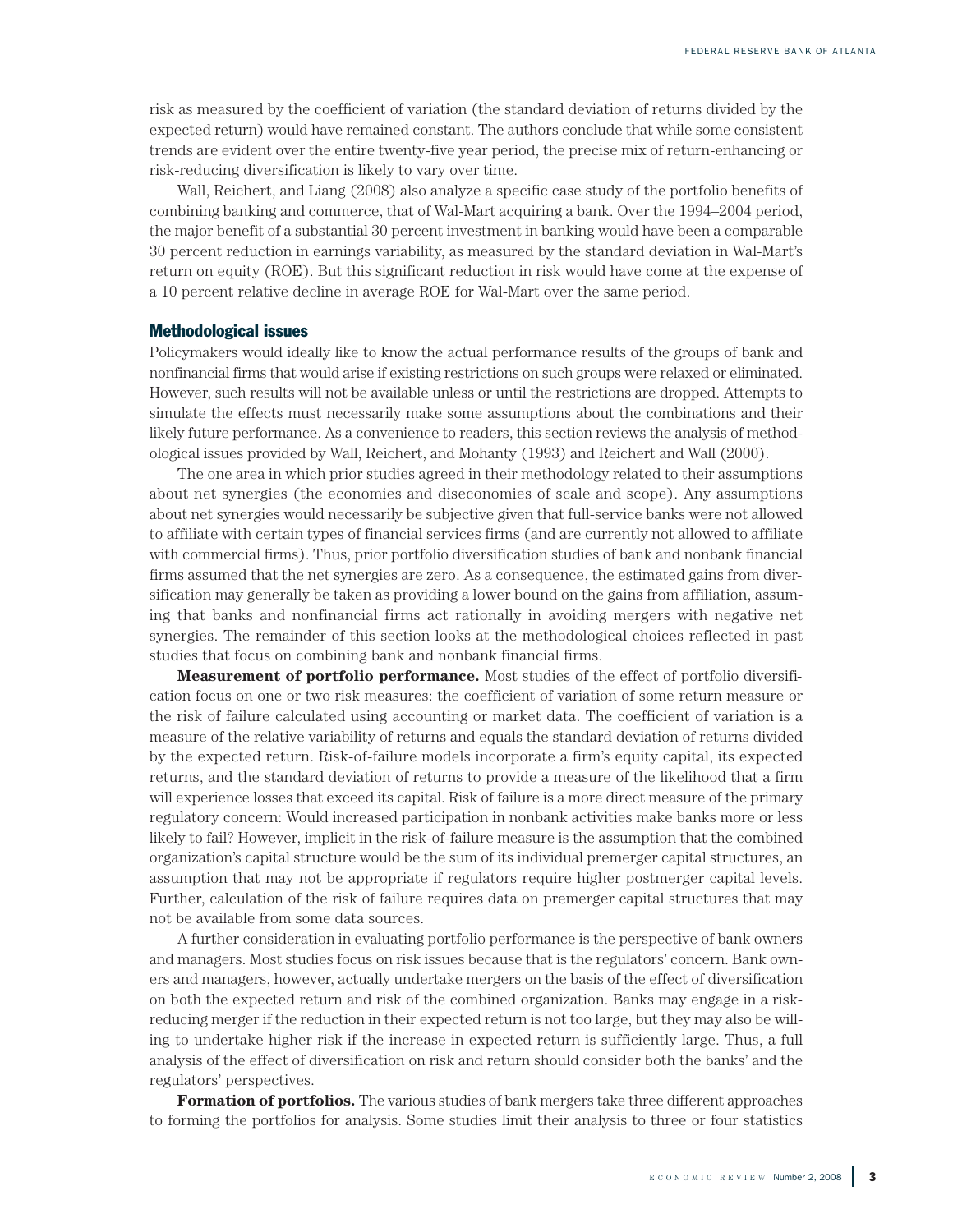based on industry averages, such as mean returns, standard deviations of returns, the coefficients of variation of returns, and the correlation of industry returns with banking returns. In certain studies ROE and ROA are both analyzed. Looking at industry statistics alone is not sufficient to determine the changes in risk that result from combining different industries into a single firm. For example, an industry might have a higher standard deviation of returns than banking, but the returns may be negatively correlated with banks' returns, reducing the standard deviation of the combined firm. Thus, it is not always clear whether the higher standard deviation of a particular firm from this

*Policymakers would ideally like to know the actual performance results of the groups of bank and nonfinancial firms that would arise if existing restrictions on such groups were relaxed or eliminated.*

industry, when combined with a banking firm, will increase the risk to the postmerger organization or whether its negative correlation with banking will lower risk.

An alternative to using overall industry statistics is to combine industries in pairs, that is, BHCs and one nonbank industry at a time. This approach provides for simultaneously considering the effects of expected returns, the standard deviation of returns, and the correlation between returns (as well as the capital positions of the two firms, when

appropriate). Perhaps most importantly, this approach has the advantage of corresponding with actual bank behavior. Because firms typically engage in one merger at a time, the concern to banks and their regulators at any given time is the desirability of a particular pairwise combination.

The third alternative in examining portfolios is to analyze efficient portfolios of banks and several nonbank industries. As discussed previously, the term "efficient portfolio" refers to one whose combinations produce the greatest return for any given level of return variability (or, equivalently, the least return variability for any given return). These portfolios may contain firms operating in only two industries (or in some cases a single industry). However, as Litan (1985) found, some efficient portfolios are likely to contain multiple industries. Examining portfolios of unique service products is advantageous because it is the approach that banks should take from a portfolio risk and return perspective. Thus, basing public policy solely on the risk effects of pairwise mergers may impose significant social costs if it results in policies that prevent the formation of efficient portfolios of banks and nonbank firms.

**Aggregation of the data.** The various studies take two approaches to the aggregation of firm data into industry statistics. Some studies combine individual firms into a single industry before conducting any analysis, and others calculate the mean and variability of returns for individual firms (and across pairs of firms) and then aggregate the figures across all firms in the industry (or across the pairs of industries). The major disadvantage of the first approach is that individual firms enter into mergers with specific firms, not with broad industries. On the other hand, industry aggregate figures may be a better proxy for the expected future distribution if individual firms' deviation from the industry is largely the result of nonpersistent, idiosyncratic shocks.

An efficient portfolio is formed by looking at an individual entity's "assets" to determine the combinations that produce an efficient set of portfolios. These assets may be defined as entire industries or as individual firms within industries. Obviously, the number of separate assets for inclusion in an efficient portfolio will increase dramatically if individual firm returns are used rather than industry returns. In general, an increase in the number of assets is likely to increase the chances of identifying lower-risk portfolios. Thus, Boyd, Graham, and Hewitt (1993) argue that random chance favors the possibility that a risk-reducing portfolio will be found using individual firm data even if there is no real opportunity for diversification to reduce risk.

**Use of market versus accounting data.** Banks' and nonbank firms' returns may be measured using accounting or financial market data. The drawback to using accounting data is that they are not perfectly correlated with economic returns. Firms often try to smooth accounting data through time, producing reported returns that are deliberately low in good years and high in bad years. If firms across different industries have unequal ability to smooth their accounting earnings, then accounting-based risk measures may not provide accurate interindustry comparisons of risk. Using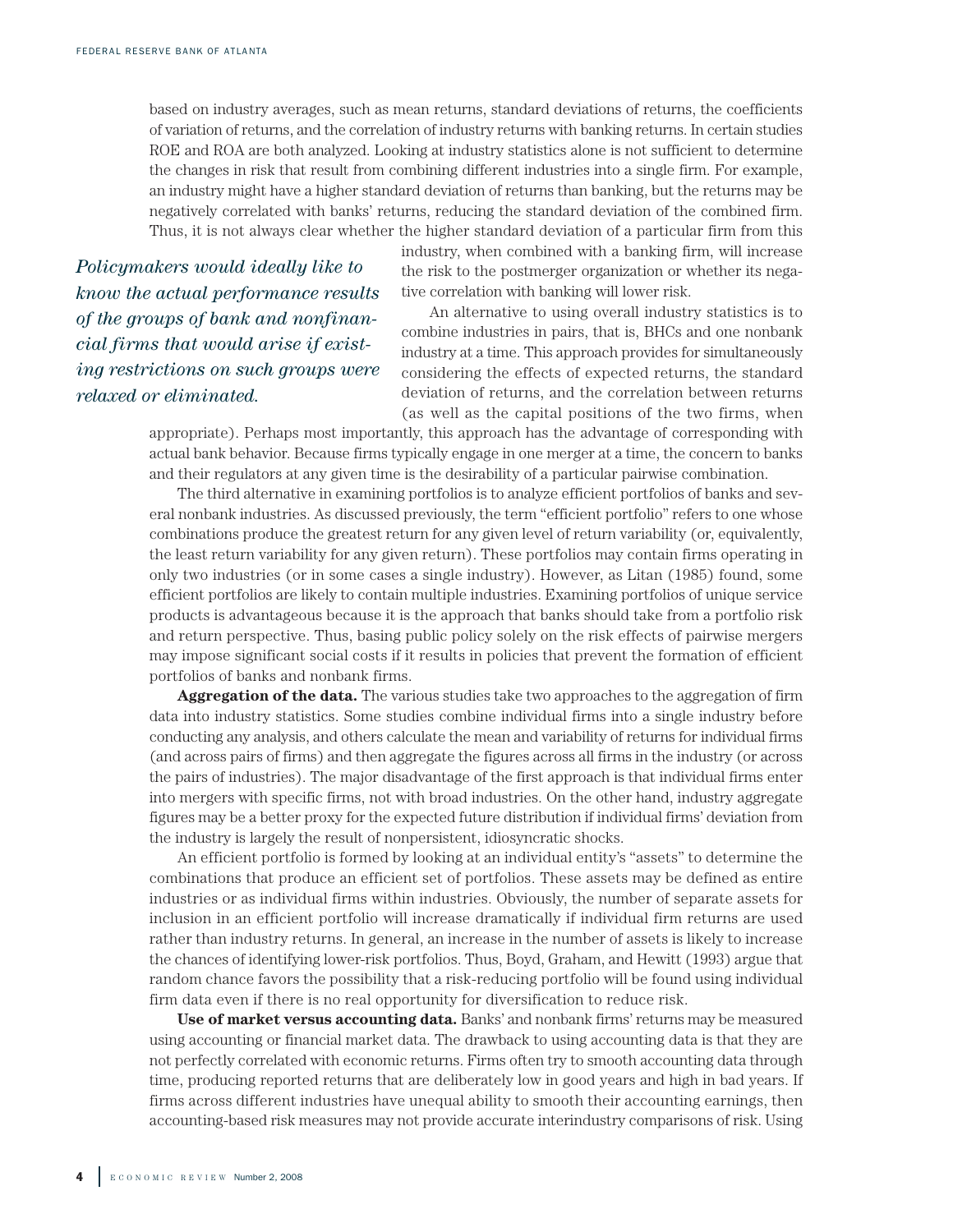accounting data has some appeal, however. First, market data are typically available only for the largest firms in an industry and are thus clearly more limited than accounting data. In addition, regulators rely heavily on accounting figures in their evaluation of banks' financial condition.

Studies that rely on accounting data use two sources of information: (1) accounting data from individual firms' public financial statements, prepared according to generally accepted accounting principles (GAAP), and (2) accounting data published by the IRS for all firms in an industry, prepared according to IRS accounting rules. Each data set has its advantages. GAAP rules are intended to fairly present a firm's performance over time whereas IRS rules also reflect a number of public policy decisions. For example, to encourage banks to hold state and local government obligations, IRS rules allowed banks to understate their income by excluding the interest from holding these obligations. Another advantage of using GAAP data is that they are available at the individual firm level, and IRS data are available only for an entire industry. On the other hand, IRS data reflect a broad cross-section of firms in an industry, while public financial statements are available only for the largest firms.

As the above discussion suggests, there appears to be no single "correct" methodology. Each approach has advantages and disadvantages. Thus, the diversification gains from combining activities are best examined in the context of studies using various types of methodologies.

#### **Data**

This article uses the same data source used by Wall, Reichert, and Mohanty (1993) and Reichert and Wall (2000) and follows these two studies in focusing on ROA and ROE as measures of annual industry profitability**.** The data on industry-level earnings and equity are obtained from the IRS corporate income tax returns for the period 1994–2004. To gain a comprehensive picture of industry performance for a given year, we calculate aggregate industry profits for the year as net income (total net income for corporations reporting positive earnings for the year) minus a deficit (total losses incurred by corporations reporting losses for the year).

In 1998, Standard Industrial Classification (SIC) codes were restructured into the North American Industrial Classification System (NAICS). <sup>3</sup> To provide consistent industry series between the two periods, we followed the SIC-to-NAICS transition table provided on the U.S. Census Bureau's Web site. We used the following SICs that have a close NAICS match and a reasonably consistent trend in total assets between the two time periods: SIC1, agriculture, forestry, fishing, and hunting; SIC2, mining; SIC3, construction; SIC4, manufacturing; SIC5, transportation (excluding public utilities); SIC6, wholesale trade; SIC7, retail trade; SIC8, finance, insurance, and real estate (excluding BHCs); and BHCs.4

The NAICS includes a broad new category titled professional services. Therefore, our study groups SIC9, services, and NAICS, professional services, together to create a category called nonfinancial services (NFINS) that are very similar but not identical. 5

#### **Empirical results**

This section presents empirical results based upon both broad industry performance measures and more narrowly defined subindustry categories, pairwise industry combinations, and efficient portfolios with up to ten possible sectors represented.

<sup>3.</sup> One major difficulty is that not all firms follow the new classification standard, additional industry categories have been established, and certain subindustry categories have been moved to other broad industry categories. This restructuring requires that the post-1997 data categories be recombined to approximate the prior SIC categories, especially for service industries, where much of the recent economic growth has taken place.

<sup>4.</sup> The transition table may be found at www.census2010.gov/epcd/www/naicstab.htm.

<sup>5.</sup> NFINS from 1994–97 include advertising, nursing and personal care facilities, hospitals, legal services, educational services, architectural and engineering services, accounting, auditing, bookkeeping services, and communication services. NFINS from 1998–2002 include legal services; accounting, tax preparation, bookkeeping, and payroll services; architectural, engineering, and related services; advertising and related services; educational services; hospitals, nursing, and residential care facilities; and broadcasting and telecommunications.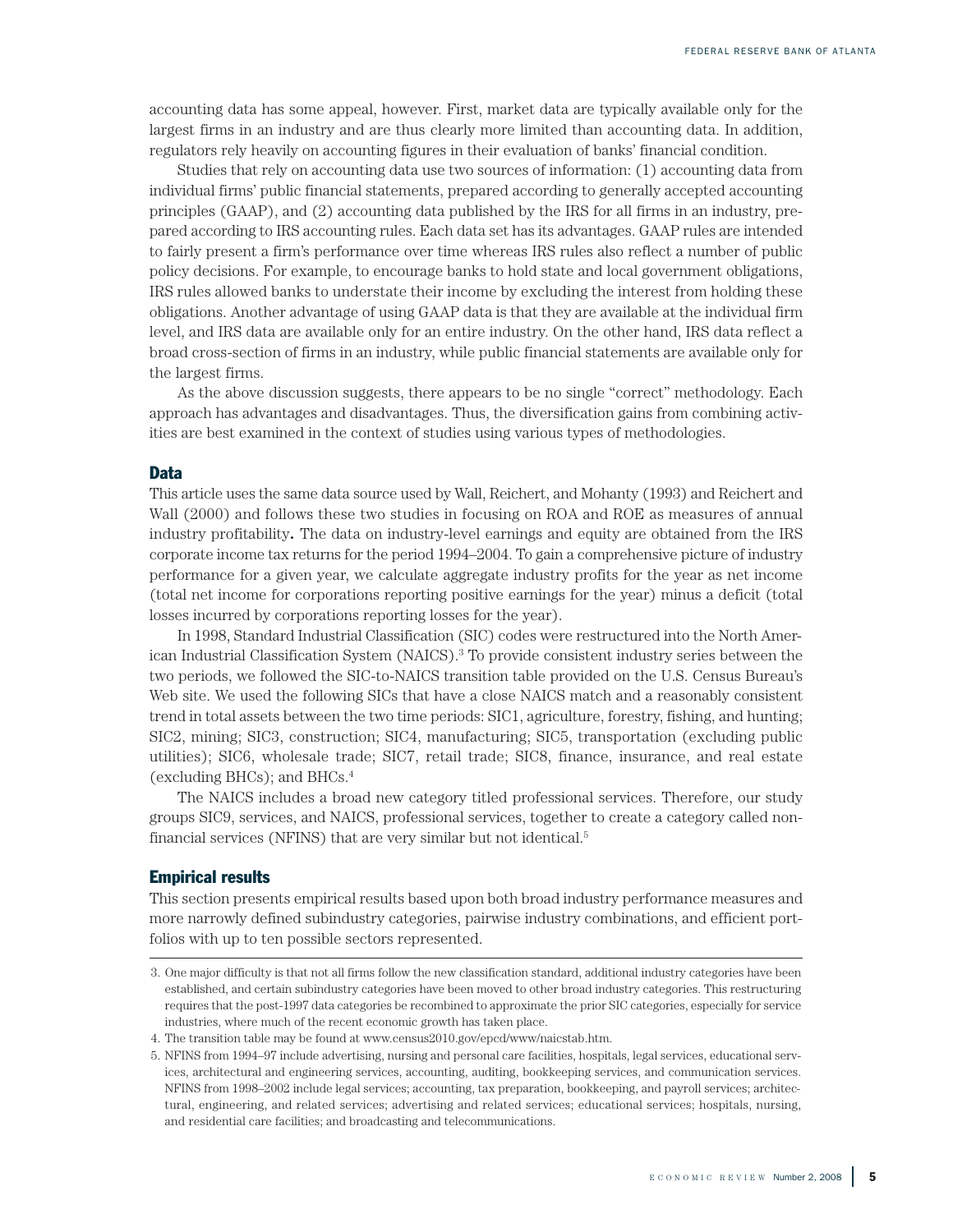|                                                                                                                                     | 1994       | 1995       | 1996       | 1997       | 1998       | 1999       |
|-------------------------------------------------------------------------------------------------------------------------------------|------------|------------|------------|------------|------------|------------|
| Agriculture, forestry, fishing                                                                                                      |            |            |            |            |            |            |
| and hunting                                                                                                                         | 79,893     | 86,299     | 94,140     | 91,984     | 96,300     | 102,896    |
| Mining                                                                                                                              | 239,728    | 268,690    | 299,106    | 324,295    | 344,843    | 358,375    |
| Construction                                                                                                                        | 249,094    | 265,813    | 284,595    | 314,551    | 415,680    | 463,073    |
| Manufacturing                                                                                                                       | 4,525,456  | 4,941,073  | 5,425,185  | 5,966,306  | 6,407,879  | 6,812,198  |
| Transportation                                                                                                                      | 327,509    | 351,906    | 380,195    | 440.175    | 460,300    | 495,262    |
| Wholesale trade                                                                                                                     | 901,102    | 959,562    | 1,055,079  | 928,403    | 950,645    | 1,029,714  |
| Retail trade                                                                                                                        | 891,406    | 957,374    | 958,658    | 1,017,099  | 1,130,947  | 1,240,644  |
| Nonbank financial services                                                                                                          | 9,606,699  | 10,944,706 | 12,359,191 | 15,106,776 | 17,801,261 | 20,379,626 |
| Bank holding companies                                                                                                              | 4,288,595  | 4,732,581  | 5,000,862  | 5,798,844  | 5,788,736  | 5,578,680  |
| Nonfinancial services                                                                                                               | 802,112    | 834,477    | 962,093    | 1,018,837  | 1,311,428  | 1,697,701  |
|                                                                                                                                     | 2000       | 2001       | 2002       | 2003       | 2004       |            |
| Agriculture, forestry, fishing                                                                                                      |            |            |            |            |            |            |
| and hunting                                                                                                                         | 105,715    | 104,902    | 105,501    | 111,326    | 118,719    |            |
| Mining                                                                                                                              | 410,748    | 448,910    | 449,430    | 421,276    | 478,699    |            |
| Construction                                                                                                                        | 504,720    | 525,704    | 540,503    | 566,393    | 613,627    |            |
| Manufacturing                                                                                                                       | 7,830,526  | 8,100,073  | 8,202,170  | 8,827,565  | 9,283,378  |            |
| Transportation                                                                                                                      | 531,565    | 531,566    | 536,270    | 558,279    | 569,991    |            |
| Wholesale trade                                                                                                                     | 1,142,234  | 1,138,791  | 1,190,676  | 1,186,288  | 1,596,267  |            |
| Retail trade                                                                                                                        | 1,304,474  | 1,317,523  | 1,385,650  | 1,438,794  | 1,542,330  |            |
| Nonbank financial services                                                                                                          | 21,375,063 | 21,642,820 | 22,475,694 | 24,895,724 | 27,698,463 |            |
| Bank holding companies                                                                                                              | 7,538,275  | 8,990,222  | 9,361,061  | 9,748,695  | 12,059,408 |            |
| Nonfinancial services                                                                                                               | 2,209,769  | 2,283,206  | 2,047,387  | 1,797,537  | 1,778,181  |            |
| Source: IRS: SOL Tax Stats-Corporate Data by Sector or Industry: Returns of Active Corporation, General (selected years, 1994-2004) |            |            |            |            |            |            |

#### Table 1 **Total assets by industry (\$millions)**

**Broad industry analysis.** Table 1 indicates total assets for reporting firms in each industry from 1994 to 2004. Based on the 2004 data, the three largest industries in total assets are nonbank financial services (\$27.7 trillion), BHCs (\$12.1 trillion), and manufacturing (\$9.3 trillion). While the analysis was conducted on both industry ROE and ROA, this article focuses on profitability measured by ROE because it provides some control for the wide differences in financial leverage across industries and is thus the better measure for cross-industry comparisons. <sup>6</sup> Thus, the primary empirical results presented in this article use ROE as the measure of industry performance.<sup>7</sup>

Table 2 indicates the mean, the standard deviation, and the coefficient of variation over the eleven-year period for ROE for each of the ten industry categories. The coefficient of variation (CV) is a measure of relative risk compared to the standard deviation (STD), which is a measure of absolute risk. When analyzing asset returns, we calculate the CV by dividing the STD of returns by the expected return; the CV is a particularly useful measure of risk when comparing assets with widely different expected returns.

In addition, each industry is ranked from high to low ROE for comparison purposes. For example, the construction industry had the highest average ROE for the data period and hence was ranked number one, while BHCs had the fifth-lowest ROE. A reverse ranking order was assigned for the two risk measures, STD and CV, since a lower level of risk is presumably more desirable.

Using the STD of ROE as our measure of industry risk, we find that the three least risky industries during the sample period were nonbank financial services, retail, and BHCs, while the three most risky

<sup>6.</sup> For example, an ROA of 2 percent would provide a 20 percent ROE if the firm had \$1 of equity for every \$10 of assets. However, that same ROA would provide only a 4 percent ROE if the firm had \$1 of equity for every \$2 of assets.

<sup>7.</sup> See Wall, Reichert, and Liang (2007) for similar analysis using ROA as the profitability measure.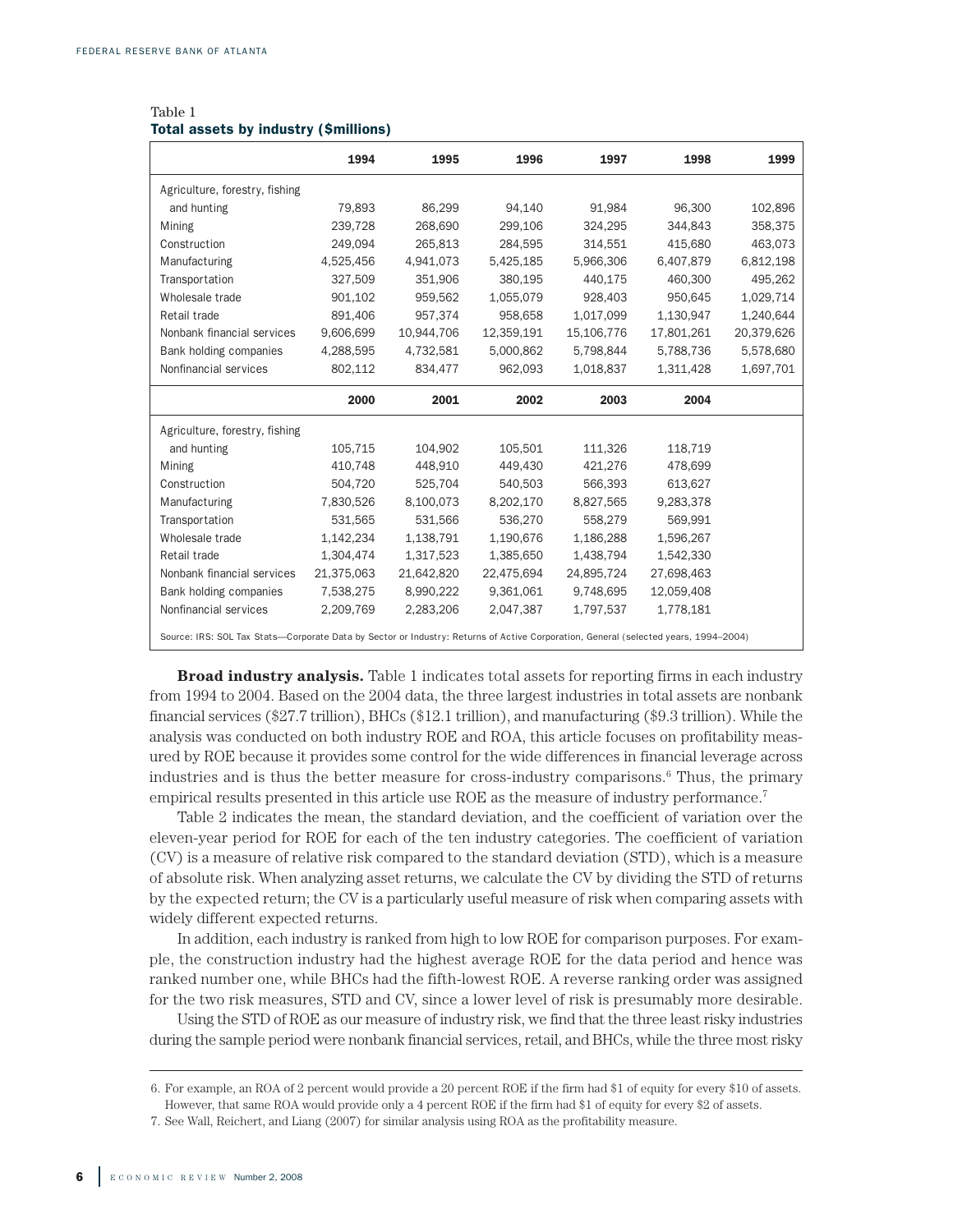|                                | <b>ROE</b> (%) |                | <b>ROE</b> (%) |                | <b>ROE CV</b> |                | <b>Correlation</b> |      |
|--------------------------------|----------------|----------------|----------------|----------------|---------------|----------------|--------------------|------|
|                                | <b>Mean</b>    | Rank           | <b>STD</b>     | Rank           | %             | Rank           | with BHCs          | Rank |
| Agriculture, forestry, fishing |                |                |                |                |               |                |                    |      |
| and hunting                    | 4.161          | 8              | 2.738          | 6              | 65.8          | 8              | 0.527              | 5    |
| Mining                         | 3.885          | 9              | 2.495          | 5              | 64.2          | 7              | 0.126              | 3    |
| Construction                   | 20.363         | 1              | 3.247          | 7              | 15.9          | 3              | $-0.555$           | 1    |
| Manufacturing                  | 10.228         | 4              | 3.912          | 8              | 38.2          | 6              | 0.78               | 8    |
| Transportation                 | 5.022          | 7              | 5.682          | 10             | 113.1         | 10             | 0.673              | 6    |
| Wholesale trade                | 12.041         | 3              | 1.745          | 4              | 14.5          | $\overline{2}$ | 0.482              | 4    |
| Retail trade                   | 13.223         | $\overline{2}$ | 1.653          | $\overline{2}$ | 12.5          | 1              | $-0.165$           | 2    |
| Nonbank financial services     | 3.773          | 10             | 0.789          | 1              | 20.9          | 5              | 0.733              | 7    |
| <b>Bank holding companies</b>  | 8.138          | 5              | 1.605          | 3              | 19.7          | 4              |                    | 10   |
| Nonfinancial services          | 5.175          | 6              | 5.623          | 9              | 108.7         | 9              | 0.865              | 9    |

#### Table 2 **Industry returns and correlation with bank holding companies**

industries were transportation, nonfinancial services, and manufacturing. However, since average returns vary widely, the CV may be the most representative measure for risk. Ranked by CV as a relative measure of stand-alone risk, the three leastrisky industries were retail trade, wholesale trade, and construction, while the three most risky were transportation, nonfinancial services, and agriculture/forestry/fishing/hunting.

When evaluating the possibility of combining BHCs with alternative commercial and industrial sectors, one must consider the correlations between returns in addition to stand-alone risk. The last two columns in Table 2 indicate the correlation of each industry's ROE with the corresponding return for BHCs. Industries with larger negative correlations with BHC returns are ranked higher because these industries would reduce aggregate portfolio risk more when combined with BHCs. The construction industry has the largest negative correlation with BHCs for ROE  $(-0.555)$  while retail (–0.165) has the second-largest negative correlation. On the other hand, the correlations between BHCs and nonfinancial services and manufacturing is positive and quite large (0.865 and 0.780, respectively), suggesting limited potential diversification benefits.

**Pairwise industry combinations.** The following discussion examines how a BHC might logically begin to diversify into the commercial sector or how a commercial firm might begin to diversify into the banking sector. Table 3 shows the results of combining BHCs in varying portions with each of the industries discussed above. The table indicates the mean, STD, and CV associated with various combinations of BHCs and each of the alternative industries using ROE as the measure of industry performance.

Assume that a representative BHC desires to increase its ROE by approximately 50 percent (that is, from the industry average over the sample period of 8.1 percent to around 12 percent) and measures risk using the STD. The BHC could achieve this goal by one of the following alternative strategies: (1) investing slightly more than 25 percent of its assets in the construction industry with a substantial reduction in risk or (2) investing 75 percent in retail, again with a significant reduction in risk. Note that the desired increase in ROE of 50 percent could not be obtained by any degree of BHC investment in the remaining sectors. On the other hand, if the goal is a dramatic reduction in relative risk as measured by the CV, a 25 percent investment in either the construction or retail sectors would reduce risk by approximately 54 percent and 35 percent, respectively.

**Efficient frontier analysis.** Table 4 provides the results of an efficient frontier analysis of the ten broad industry categories. The analysis employs the mean-variance Markowitz model (1952), which considers both the expected and standard deviation of industry returns and the pairwise correlations among returns. The efficient frontier indicates the combination of industry sectors that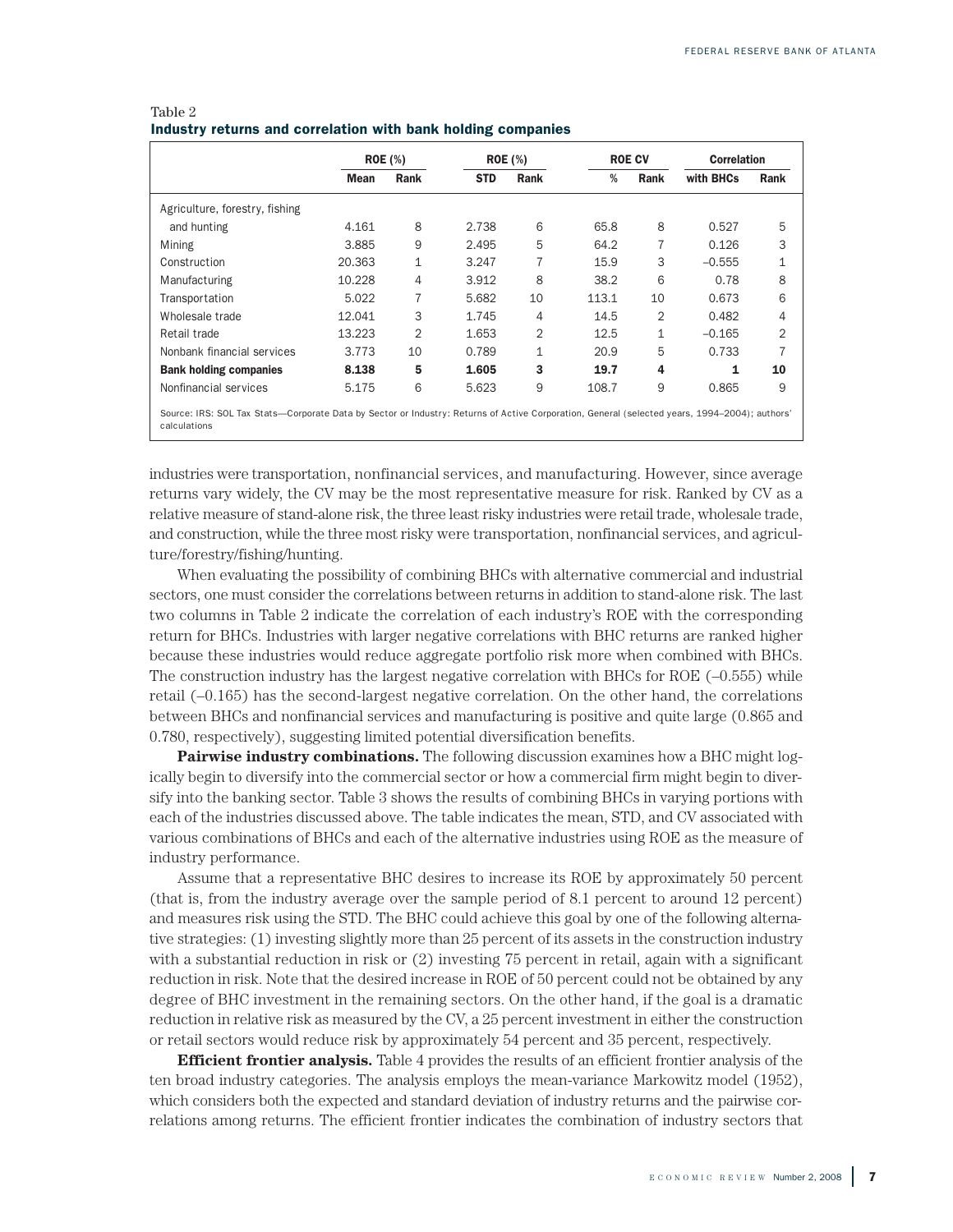#### Table 3 **Pairwise combinations of BHCs with other industries**

|                                                                                                                                                               | Percent in commercial sector |       |       |       |       |       |        |
|---------------------------------------------------------------------------------------------------------------------------------------------------------------|------------------------------|-------|-------|-------|-------|-------|--------|
|                                                                                                                                                               | 0                            | 10    | 25    | 50    | 75    | 90    | 100    |
| Agriculture, forestry, fishing, and hunting                                                                                                                   |                              |       |       |       |       |       |        |
| Mean ROE (%)                                                                                                                                                  | 8.14                         | 7.74  | 7.14  | 6.15  | 5.16  | 4.56  | 4.16   |
| STD ROE (%)                                                                                                                                                   | 1.61                         | 1.61  | 1.67  | 1.92  | 2.29  | 2.55  | 2.74   |
| CV(%)                                                                                                                                                         | 19.73                        | 20.75 | 23.37 | 31.19 | 44.45 | 56.01 | 65.83  |
| <b>Mining</b>                                                                                                                                                 |                              |       |       |       |       |       |        |
| Mean ROE (%)                                                                                                                                                  | 8.14                         | 7.71  | 7.07  | 6.01  | 4.95  | 4.31  | 3.89   |
| STD ROE (%)                                                                                                                                                   | 1.61                         | 1.50  | 1.42  | 1.57  | 1.96  | 2.27  | 2.49   |
| CV(%)                                                                                                                                                         | 19.73                        | 19.41 | 20.13 | 26.05 | 39.66 | 52.69 | 64.21  |
| <b>Construction</b>                                                                                                                                           |                              |       |       |       |       |       |        |
| Mean ROE (%)                                                                                                                                                  | 8.14                         | 9.36  | 11.19 | 14.25 | 17.31 | 19.14 | 20.36  |
| STD ROE (%)                                                                                                                                                   | 1.61                         | 1.29  | 1.01  | 1.35  | 2.24  | 2.84  | 3.25   |
| CV(%)                                                                                                                                                         | 19.73                        | 13.82 | 9.04  | 9.50  | 12.92 | 14.81 | 15.94  |
| <b>Manufacturing</b>                                                                                                                                          |                              |       |       |       |       |       |        |
| Mean ROE (%)                                                                                                                                                  | 8.14                         | 8.35  | 8.66  | 9.18  | 9.70  | 10.02 | 10.23  |
| STD ROE (%)                                                                                                                                                   | 1.61                         | 1.77  | 2.06  | 2.63  | 3.26  | 3.65  | 3.91   |
| CV(%)                                                                                                                                                         | 19.73                        | 21.18 | 23.79 | 28.65 | 33.56 | 36.41 | 38.25  |
| <b>Transportation</b>                                                                                                                                         |                              |       |       |       |       |       |        |
| Mean ROE (%)                                                                                                                                                  | 8.14                         | 7.83  | 7.36  | 6.58  | 5.80  | 5.33  | 5.02   |
| STD ROE (%)                                                                                                                                                   | 1.61                         | 1.88  | 2.40  | 3.43  | 4.54  | 5.22  | 5.68   |
| CV(%)                                                                                                                                                         | 19.73                        | 23.96 | 32.64 | 52.17 | 78.29 | 97.93 | 113.15 |
| <b>Wholesale trade</b>                                                                                                                                        |                              |       |       |       |       |       |        |
| Mean ROE (%)                                                                                                                                                  | 8.14                         | 8.53  | 9.11  | 10.09 | 11.07 | 11.65 | 12.04  |
| STD ROE (%)                                                                                                                                                   | 1.61                         | 1.54  | 1.47  | 1.44  | 1.54  | 1.65  | 1.75   |
| CV(%)                                                                                                                                                         | 19.73                        | 18.02 | 16.08 | 14.30 | 13.95 | 14.20 | 14.50  |
| <b>Retail trade</b>                                                                                                                                           |                              |       |       |       |       |       |        |
| Mean ROE (%)                                                                                                                                                  | 8.14                         | 8.65  | 9.41  | 10.68 | 11.95 | 12.71 | 13.22  |
| STD ROE (%)                                                                                                                                                   | 1.61                         | 1.43  | 1.21  | 1.05  | 1.24  | 1.47  | 1.65   |
| CV(%)                                                                                                                                                         | 19.73                        | 16.51 | 12.83 | 9.86  | 10.37 | 11.56 | 12.50  |
| <b>Nonbank financial services</b>                                                                                                                             |                              |       |       |       |       |       |        |
| Mean ROE (%)                                                                                                                                                  | 8.14                         | 7.70  | 7.05  | 5.95  | 4.86  | 4.21  | 3.77   |
| STD ROE (%)                                                                                                                                                   | 1.61                         | 1.50  | 1.36  | 1.12  | 0.93  | 0.84  | 0.79   |
| CV(%)                                                                                                                                                         | 19.73                        | 19.53 | 19.24 | 18.89 | 19.08 | 19.86 | 20.94  |
| <b>Nonfinancial services</b>                                                                                                                                  |                              |       |       |       |       |       |        |
| Mean ROE (%)                                                                                                                                                  | 8.14                         | 7.84  | 7.40  | 6.66  | 5.92  | 5.47  | 5.18   |
| STD ROE (%)                                                                                                                                                   | 1.61                         | 1.95  | 2.52  | 3.53  | 4.57  | 5.20  | 5.62   |
| CV(%)                                                                                                                                                         | 19.73                        | 24.90 | 34.09 | 53.02 | 77.23 | 95.04 | 108.64 |
| Source: IRS: SOL Tax Stats-Corporate Data by Sector or Industry: Returns of Active Corporation, General (selected years, 1994-2004); authors'<br>calculations |                              |       |       |       |       |       |        |

either maximizes the expected return on the portfolio for a given level of risk (that is, portfolio standard deviation) or, alternatively, minimizes the level of risk for a given expected return. As one moves along the efficient frontier, the proportion of each asset (industry) in the portfolio generally changes.

The figure on page 10 illustrates the efficient frontier using ROE as the measure of industry return, providing the average risk/return configuration over the sample period for BHCs alone (with no diversification) and for the minimum risk portfolio. As the figure shows, BHCs by themselves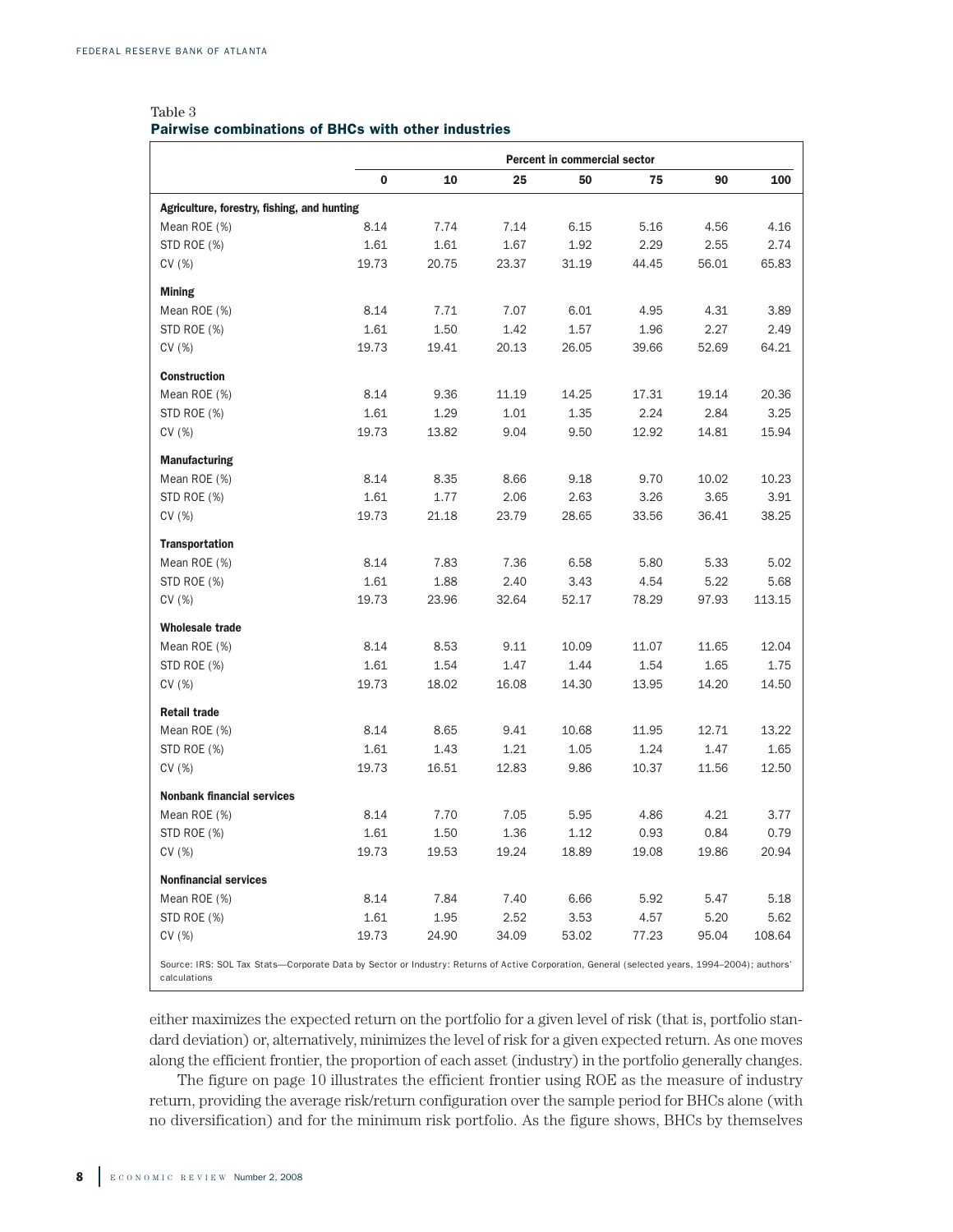| C<br>11.0 | D<br>13.0                | Е        | F           | G                                                                                                                                             |
|-----------|--------------------------|----------|-------------|-----------------------------------------------------------------------------------------------------------------------------------------------|
|           |                          |          |             |                                                                                                                                               |
|           |                          | 15.0     | 17.0        | 19.0                                                                                                                                          |
| 0.77      | 0.97                     | 1.29     | 1.88        | 2.66                                                                                                                                          |
| 7.0       | 7.4                      | 8.6      | 11.0        | 14.0                                                                                                                                          |
|           | Portfolio allocation (%) |          |             |                                                                                                                                               |
|           |                          |          |             |                                                                                                                                               |
| 1.66      | 0.21                     | 0        | $\Omega$    | 0                                                                                                                                             |
| 1.70      | $\Omega$                 | $\Omega$ | $\Omega$    | <sup>0</sup>                                                                                                                                  |
| 11.71     | 16.07                    | 30.28    | 54.33       | 81.12                                                                                                                                         |
| 3.53      | 4.21                     | 1.82     | $\Omega$    | 0                                                                                                                                             |
| 0.57      | 0.32                     | $\Omega$ | $\Omega$    | 0                                                                                                                                             |
| 21.82     | 27.32                    | 26.25    | 8.13        | 0                                                                                                                                             |
| 27.26     | 34.91                    | 41.67    | 37.53       | 18.88                                                                                                                                         |
| 15.75     | $\Omega$                 | 0        | $\Omega$    | 0                                                                                                                                             |
| 15.40     | 16.59                    | 0        | $\bf{0}$    | 0                                                                                                                                             |
| 0.61      | 0.38                     | $\Omega$ | $\mathbf 0$ | $\Omega$                                                                                                                                      |
|           |                          |          |             | Source: IRS: SOL Tax Stats-Corporate Data by Sector or Industry: Returns of Active Corporation, General (selected years, 1994-2004); authors' |

#### Table 4 **Efficient risk and return portfolios**

fall substantially below the efficient frontier, suggesting that substantial benefits from diversification are possible.

Table 4 presents the results of seven alternative portfolios, labeled A through G, that were created by increasing the expected ROE from 7 percent to 19 percent in 2 percent increments (row one). The STD and CV associated with each expected return are provided in rows two and three, respectively. Thus, the first two rows define the mean-variance efficient frontier. The next section of the table provides the efficient industry allocations associated with each of the seven portfolios along the efficient frontier. The CV is provided as an alternative measure of relative risk. As indicated in Table 2, the mean ROE and standard deviation for BHCs alone (with no diversification) are approximately 8.14 percent and 1.61 percent, respectively. For example, the industry allocations under column C indicate the proportion of each industry that should be included in an efficient portfolio to achieve an expected ROE of 11 percent, a 35 percent improvement over the actual average ROE over the sample period. Thus, either a portfolio of industries or a holding company with 15.4 percent of its total assets invested in BHCs, 15.8 percent in nonbank financial services, 27.3 percent in retail, 21.8 percent in wholesale, and 11.7 percent in construction, plus a small percentage in the other five remaining industries, would generate an expected ROE of 11.0 percent, a portfolio standard deviation of 0.77 percent, and a coefficient of variation (CV) of 7.0 percent.

As the portfolio return increases, its STD of returns also increases, while the CV declines at first and then increases. The share of the portfolio devoted to BHCs increases from 12.1 percent for portfolio A to 16.6 percent for portfolio D and then drops to zero for the last three portfolios. The share devoted to nonbank financial services decreases from 50.1 percent for portfolio A to 15.7 percent in portfolio C and then drops to zero for the remaining portfolios. The drop in assets devoted to BHCs and financial services is offset by increases in the share of the portfolio devoted to construction and retail. <sup>8</sup> The only other industry that had a significant share was wholesale trade, which achieved a maximum allocation of 27.3 percent in portfolio D.

<sup>8.</sup> These are also the two industries that did the best in the pairwise combinations with banks. While this result is not entirely surprising, it is also not inevitable.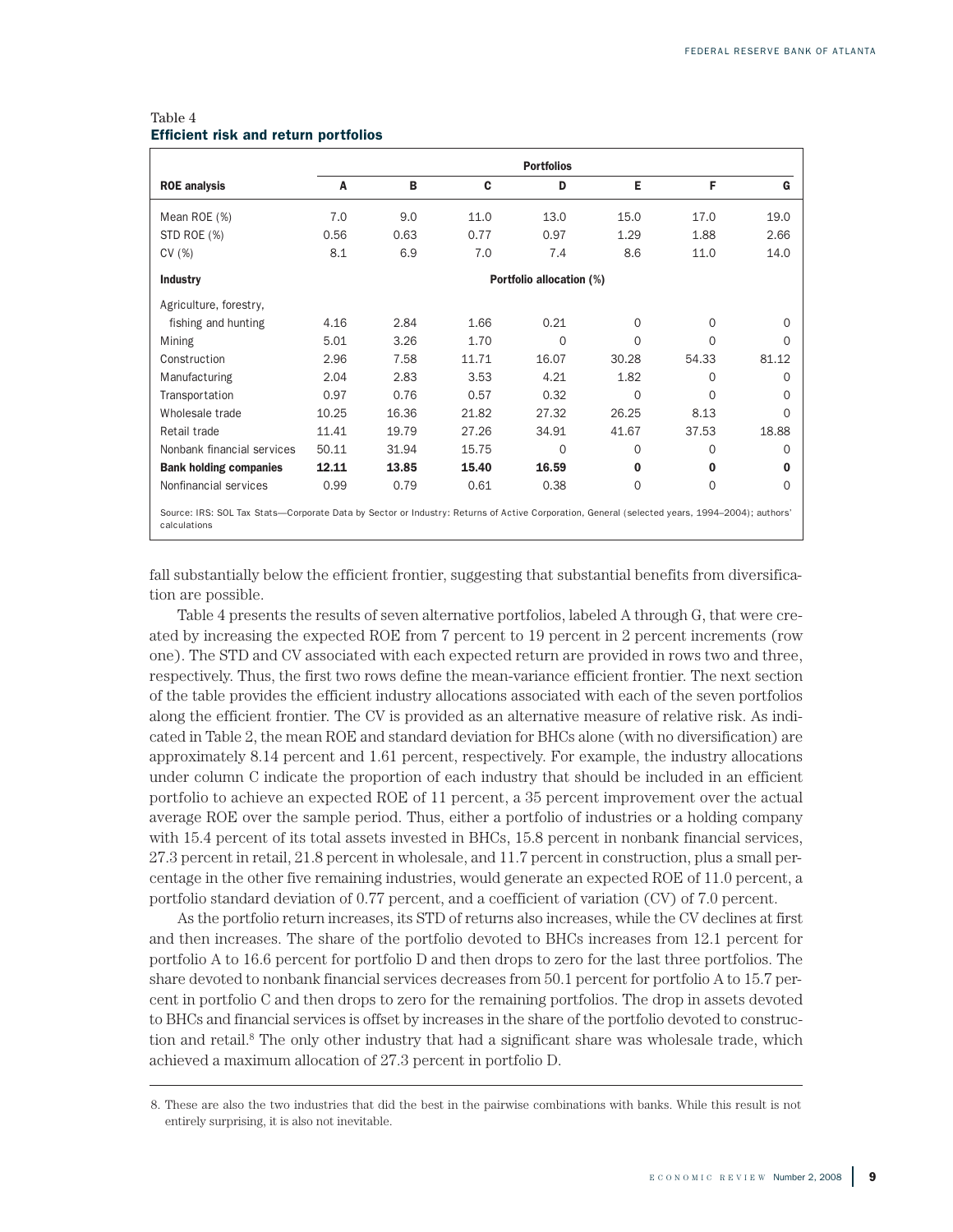



Thus, nonbank financial services and BHCs combined are a large fraction (62.2 percent) of the lowest-risk portfolio (portfolio A), but the proportion of both falls to zero for higher-risk, higherreturn portfolios. The rapid decline in the percentage of nonbank financial services is particularly dramatic. Construction, wholesale, and retail all show generally increasing shares as risk and return increase. The biggest difference is that the portion going to construction increases uniformly, with its share ending at slightly over 81 percent in the highest-return portfolio, while the portions going to wholesale and retail decline for these high-return portfolios. The remaining industries play only a small role (generally 1 percent to 5 percent) in the lower-risk portfolios and no role at all in the higher-return portfolios.

**Subindustry analysis.** The previous industry sectors are quite broad and merely suggest sectors that might make good candidates for diversification. The NAICS subindustry categories may provide more information on the types of mergers that are likely to occur. However, we did not use the entire set of NAICs for two reasons: (1) Matching the more recent NAICS subindustry classifications with the older SIC classifications in effect during the early part of our sample period is problematic; (2) an increase in the number of subindustries also increases the probability that some pairings will show large gains by random chance. Thus, this section focuses on a few, more narrowly defined commercial sectors for which we could obtain a consistent time series.

Our first two sectors were selected based on an overview of historical experience with loopholes in the barriers to banking and commerce discussed in Wall, Reichert, and Liang (2008). The first sector, real estate operators and lessors, was selected in part because real estate–related activities were popular when affiliation was permitted via one-bank holding companies (OBHCs). The second sector, motor vehicle manufacturing, was selected because of that industry's interest in ILCs, demonstrated by BMW's and Volkswagen's ownership of ILCs. A third sector, general merchandise retailing, was selected because of the controversy generated by Wal-Mart's efforts to acquire an ILC and because another larger retailer, Target, recently acquired an ILC. The fourth sector, hotels and lodging, was selected because of Bank of America's approval to own a hotel managed by Ritz-Carlton Hotel and PNC's involvement with a hotel. <sup>9</sup> Finally, given the General Electric Company's

<sup>9.</sup> Rothacker (2006) discusses the approval. Links to the Office of the Comptroller of the Currency's interpretative letters 1044 and 1045 of December 5, 2005, granting approval may be found at www.occ.gov/interp/dec05/intdec05.htm.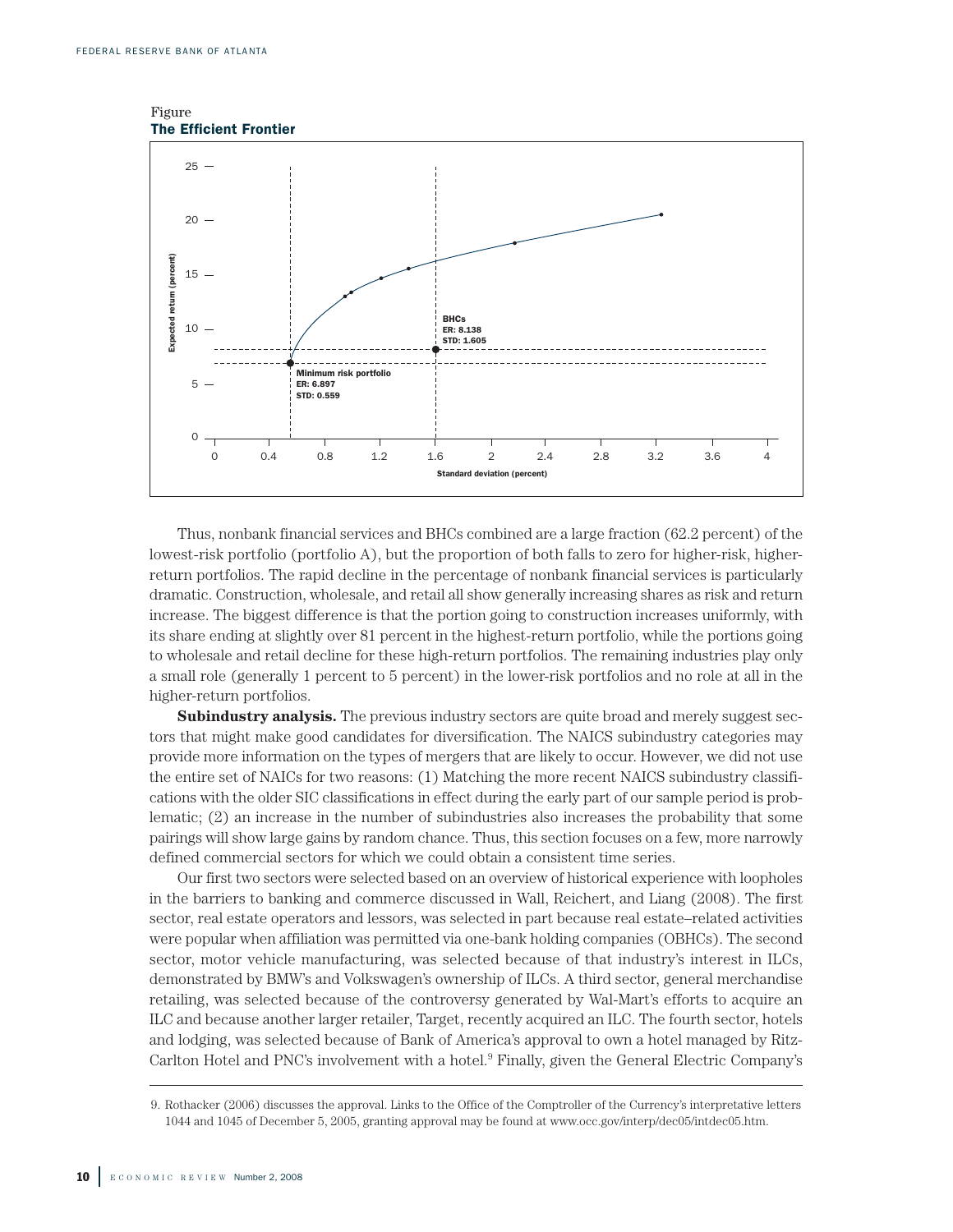|                                                                                                                                     | 1994      | 1995      | 1996      | 1997      | 1998       | 1999      |
|-------------------------------------------------------------------------------------------------------------------------------------|-----------|-----------|-----------|-----------|------------|-----------|
| Bank holding companies                                                                                                              | 4,288,595 | 4,732,581 | 5,000,862 | 5,798,844 | 5,788,736  | 5,578,680 |
| Motor vehicle manufacturing                                                                                                         | 453,847   | 497,809   | 673,796   | 764,242   | 937,152    | 919,228   |
| Machinery manufacturing                                                                                                             | 161,655   | 176,263   | 188,686   | 226,350   | 312,462    | 348,020   |
| Real estate operators/lessors                                                                                                       | 155,321   | 160,099   | 167,609   | 184,907   | 205,761    | 222,770   |
| General merchandise retail sales 270,011                                                                                            |           | 284,677   | 223,944   | 233,522   | 259,372    | 278,868   |
| Hotels/lodging                                                                                                                      | 78,207    | 90,949    | 107,542   | 126,057   | 131,041    | 172,823   |
|                                                                                                                                     | 2000      | 2001      | 2002      | 2003      | 2004       |           |
| Bank holding companies                                                                                                              | 7,538,275 | 8,990,222 | 9,361,061 | 9,748,695 | 12,059,408 |           |
| Motor vehicle manufacturing                                                                                                         | 1,092,865 | 1,160,184 | 1,218,943 | 1,323,069 | 1,345,186  |           |
| Machinery manufacturing                                                                                                             | 380,363   | 430,937   | 429,094   | 446,611   | 461,581    |           |
| Real estate operators/lessors                                                                                                       | 243.660   | 247,920   | 249.557   | 262,656   | 281,391    |           |
| General merchandise retail sales 272.453                                                                                            |           | 288,536   | 307,922   | 288,624   | 270,042    |           |
| Hotels/lodging                                                                                                                      | 186,618   | 199,650   | 188.908   | 190.231   | 204.099    |           |
| Source: IRS: SOL Tax Stats-Corporate Data by Sector or Industry: Returns of Active Corporation, General (selected years, 1994-2004) |           |           |           |           |            |           |

#### Table 5 **Total assets by industry subcategory (\$million)**

longstanding investment in nonbank financial services and its wide range of commercial and industrial equipment products, the last subsector we include in the pairwise combination with banking is the machinery manufacturing sector.

Table 5 indicates the total level of assets for BHCs and the following five commercial industries: (1) motor vehicle manufacturing, (2) machinery manufacturing, (3) real estate operators and lessors, (4) general merchandise retail sales, and (5) hotels and lodging facilities. BHCs clearly dominate the group, with motor vehicle manufacturing being the next-largest group, and hotels and lodging representing the smallest subcategory.

Table 6 presents the descriptive statistics for each subcategory over the 1994–2004 sample period. The subcategories with the largest ROE are general merchandise retail sales and machinery manufacturing, while machinery and motor vehicle manufacturing have the two largest STDs. In terms of the CV, the two industries with the lowest degree of relative risk are BHCs and general merchandise retail sales. In terms of correlation with BHCs, real estate operators and lessors and general merchandise retail stores reported the largest negative correlation coefficients (–0.76 and –0.61, respectively).

Table 7 shows the results of a pairwise analysis of these five subcategories with BHCs. As before, we assume that BHCs desire to increase their ROE by approximately 50 percent (from 8.1 percent to 12.0 percent). They can achieve this goal by investing approximately 50 percent of their assets in the general merchandise retail sector with no change in the STD of portfolio returns. Alternatively, both the absolute and relative measures of risk could be reduced by approximately 40–50 percent with only a 25 percent investment in the general merchandise retail sector. (In this case, expected ROE increases by only 20 percent.) Thus, on a pairwise basis among the subindustries selected for analysis, only the general merchandise retail sector appears to offer BHCs an opportunity to increase expected return (ROE) while reducing risk (STD or CV).

To substantiate and refine the efficient portfolio results presented in Table 4, we conducted a similar portfolio analysis on the five commercial subsectors discussed above. For brevity the results are not presented in table form but are briefly summarized as follows: Using ROE as the measure of performance, a 50 percent increase in expected ROE would have been accomplished with a portfolio structured to include 38 percent BHCs, 51 percent general merchandise retail sales, and 11 percent machinery manufacturing.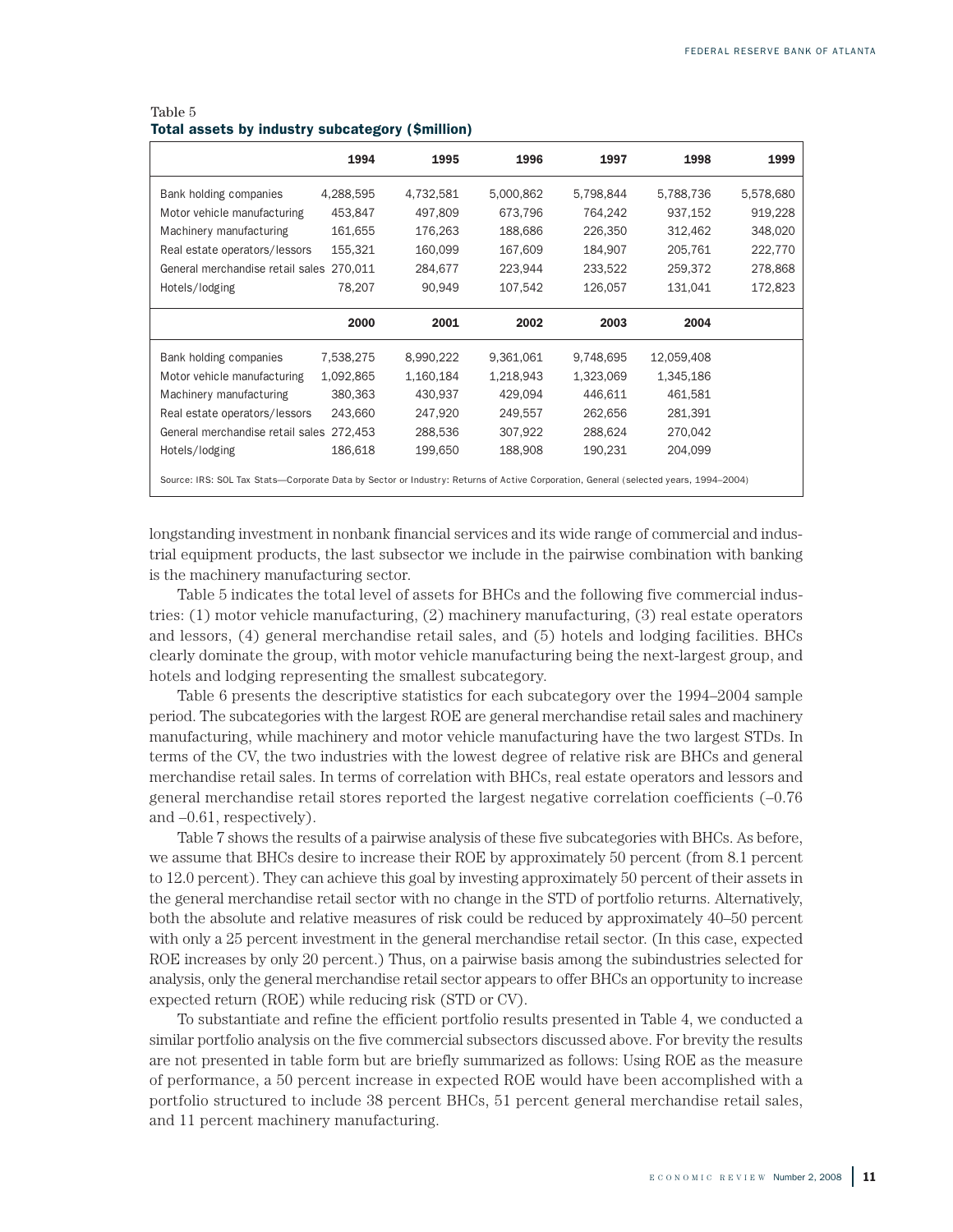|                                  |             | <b>ROE</b> (%) |            | <b>ROE</b> (%) |       | <b>ROE CV</b> |           | <b>Correlation</b> |
|----------------------------------|-------------|----------------|------------|----------------|-------|---------------|-----------|--------------------|
|                                  | <b>Mean</b> | Rank           | <b>STD</b> | Rank           | %     | <b>Rank</b>   | with BHCs | Rank               |
| Machinery manufacturing          | 11.48       | $\overline{2}$ | 7.48       | 6              | 65.13 | 5             | 0.688     | 5                  |
| Motor vehicle manufacturing      | 6.25        | 4              | 5.65       | 5              | 90.38 | 6             | 0.561     | 4                  |
| General merchandise retail sales | 15.01       | 1              | 3.95       | 4              | 26.31 | 2             | $-0.607$  | $\mathfrak{D}$     |
| Real estate operators/lessors    | 4.79        | 5              | 2.67       | 3              | 55.66 | 3             | $-0.758$  |                    |
| Hotels/lodging                   | 4.52        | 6              | 2.61       | 2              | 57.81 | 4             | 0.523     | 3                  |
| <b>Bank holding companies</b>    | 8.14        | 3              | 1.61       | 1              | 19.72 | 1             | 1         | 6                  |
|                                  |             |                |            |                |       |               |           |                    |

#### Table 6 **Industry subcategory returns and correlation with bank holding companies**

Source: IRS: SOL Tax Stats—Corporate Data by Sector or Industry: Returns of Active Corporation, General (selected years, 1994–2004); authors' calculations

#### Table 7

#### **Pairwise combination of BHCs with other industry subcategories**

|                                                                                                                                                                |          | Percent in commercial sector |       |       |       |       |       |  |  |  |
|----------------------------------------------------------------------------------------------------------------------------------------------------------------|----------|------------------------------|-------|-------|-------|-------|-------|--|--|--|
|                                                                                                                                                                | $\bf{0}$ | 10                           | 25    | 50    | 75    | 90    | 100   |  |  |  |
| <b>Machinery manufacturing</b>                                                                                                                                 |          |                              |       |       |       |       |       |  |  |  |
| Mean ROE (%)                                                                                                                                                   | 8.14     | 8.47                         | 8.97  | 9.81  | 10.65 | 11.15 | 11.49 |  |  |  |
| STD ROE (%)                                                                                                                                                    | 1.61     | 2.03                         | 2.84  | 4.33  | 5.90  | 6.85  | 7.48  |  |  |  |
| CV(%)                                                                                                                                                          | 19.73    | 24.01                        | 31.62 | 44.16 | 55.35 | 61.38 | 65.13 |  |  |  |
| Motor vehicle manufacturing                                                                                                                                    |          |                              |       |       |       |       |       |  |  |  |
| Mean ROE (%)                                                                                                                                                   | 8.14     | 7.95                         | 7.66  | 7.19  | 6.72  | 6.44  | 6.25  |  |  |  |
| STD ROE (%)                                                                                                                                                    | 1.61     | 1.82                         | 2.31  | 3.34  | 4.47  | 5.17  | 5.65  |  |  |  |
| CV(%)                                                                                                                                                          | 19.73    | 22.94                        | 30.19 | 46.46 | 66.58 | 80.40 | 90.41 |  |  |  |
| General merchandise retail sales                                                                                                                               |          |                              |       |       |       |       |       |  |  |  |
| Mean ROE (%)                                                                                                                                                   | 8.14     | 8.82                         | 9.85  | 11.57 | 13.29 | 14.32 | 15.01 |  |  |  |
| STD ROE (%)                                                                                                                                                    | 1.61     | 1.25                         | 0.99  | 1.62  | 2.74  | 3.46  | 3.95  |  |  |  |
| CV(%)                                                                                                                                                          | 19.73    | 14.11                        | 10.05 | 13.97 | 20.58 | 24.14 | 26.30 |  |  |  |
| Real estate operators/lessors                                                                                                                                  |          |                              |       |       |       |       |       |  |  |  |
| Mean ROE (%)                                                                                                                                                   | 8.14     | 7.80                         | 7.30  | 6.46  | 5.62  | 5.12  | 4.79  |  |  |  |
| STD ROE (%)                                                                                                                                                    | 1.61     | 1.25                         | 0.82  | 0.89  | 1.71  | 2.28  | 2.66  |  |  |  |
| CV(%)                                                                                                                                                          | 19.73    | 16.08                        | 11.27 | 13.81 | 30.47 | 44.49 | 55.66 |  |  |  |
| Hotels/lodging                                                                                                                                                 |          |                              |       |       |       |       |       |  |  |  |
| Mean ROE (%)                                                                                                                                                   | 8.14     | 7.78                         | 7.23  | 6.33  | 5.42  | 4.88  | 4.52  |  |  |  |
| STD ROE (%)                                                                                                                                                    | 1.61     | 1.60                         | 1.64  | 1.86  | 2.19  | 2.44  | 2.61  |  |  |  |
| CV(%)                                                                                                                                                          | 19.73    | 20.54                        | 22.71 | 29.33 | 40.46 | 49.93 | 57.77 |  |  |  |
| Source: IRS: SOL Tax Stats--Corporate Data by Sector or Industry: Returns of Active Corporation, General (selected years, 1994-2004); authors'<br>calculations |          |                              |       |       |       |       |       |  |  |  |

#### **Conclusions**

This study analyzes the potential diversification benefits of allowing affiliation between BHCs and nonfinancial firms. More specifically, the article examines the potential increase in return (and/or reduction in risk) from combining various industries into efficient portfolios. The analysis finds potential gains to the banking and commercial sectors from removing the barriers to their combination.

The analysis of potential gains from combining industries into portfolios uses industry-level profitability data calculated from corporate income tax returns filed with the IRS between 1994 and 2004. The primary analysis uses data compiled for ten financial and nonfinancial industries. Pairwise combinations of BHCs with other industries identified the potential for a 50 percent increase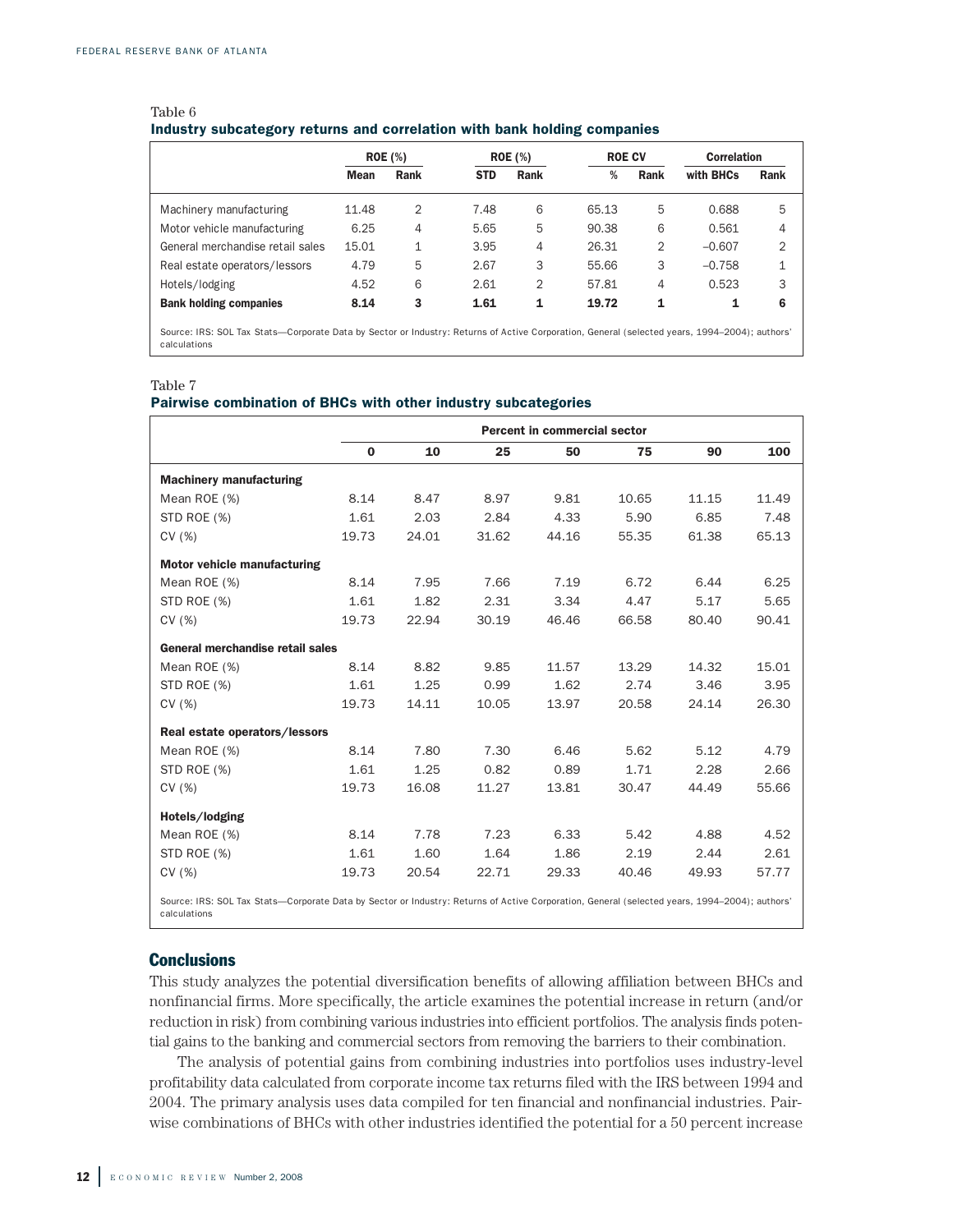in ROE with a significant reduction in risk through an investment of 25 percent in construction and an investment of 75 percent in retail. Combinations of BHCs on a pairwise basis with the six other industries either could not produce a 50 percent increase in ROE or could do so only with a substantial increase in risk.

When efficient portfolios were formed using all ten industries at the same time, the potential for higher returns at the same level of risk was even greater. For example, a BHC's historical average ROE of approximately 8 percent could be increased to 11 percent (Table 4, portfolio C) with no increase in risk by investing in a portfolio with 15.4 percent of its assets in banking and the remaining shares invested in the following sectors: nonbank financial services (15.8 percent), retail (27.3 percent), wholesale (21.8 percent), and construction (11.7 percent). When using ROE as the measure of performance, nonbank financial services dominate low-risk and low-return portfolios. However, as risk and return increase, an increasing share of the portfolio was invested in the construction, wholesale, and retail sectors.

The study also examines the potential for expansion into a number of subindustry categories: namely, machinery and motor vehicle manufacturing, general merchandising at the retail level, real estate operators and lessors, and hotel and lodging. The results indicate that over the sample period a 50 percent gain in ROE on a pairwise basis would have been achieved from combining BHCs with a 50 percent investment in general merchandising retailing (such as Wal-Mart) with no increase in absolute risk (standard deviation). 10

As a final caveat, these results are necessarily the result of hypothetical combinations of industries over our historical sample time period. Another time period could have generated different results. If affiliation between these industries were permitted, actual results could be better if significant economies of scale and scope were achieved, but the results could also be worse if the combinations caused significant diseconomies of scale and scope. Nevertheless, as discussed in Wall, Reichert, and Liang (2008), the revealed preferences or actual banking/commerce combinations associated with the historical exploitation of loopholes in the barriers separating banking and commerce suggest that the economies of scale and scope, combined with the portfolio diversification benefits, would likely dominate any diseconomies for certain combinations. It should be emphasized that the portfolio gains documented here are relegated to a few sectors such as construction, retail, and wholesale. Thus, bank management contemplating diversification into the commercial sector must be selective about what specific industries they choose, while corporate management interested in moving into banking might need to settle for somewhat lower returns to achieve a substantial reduction in risk.

<sup>10.</sup> As mentioned before, extending the pairwise analysis to the firm level by analyzing various combinations of Wal-Mart and commercial banking suggests that the major portfolio benefit to Wal-Mart would be a substantial reduction in risk but at the cost of a lower expected return.